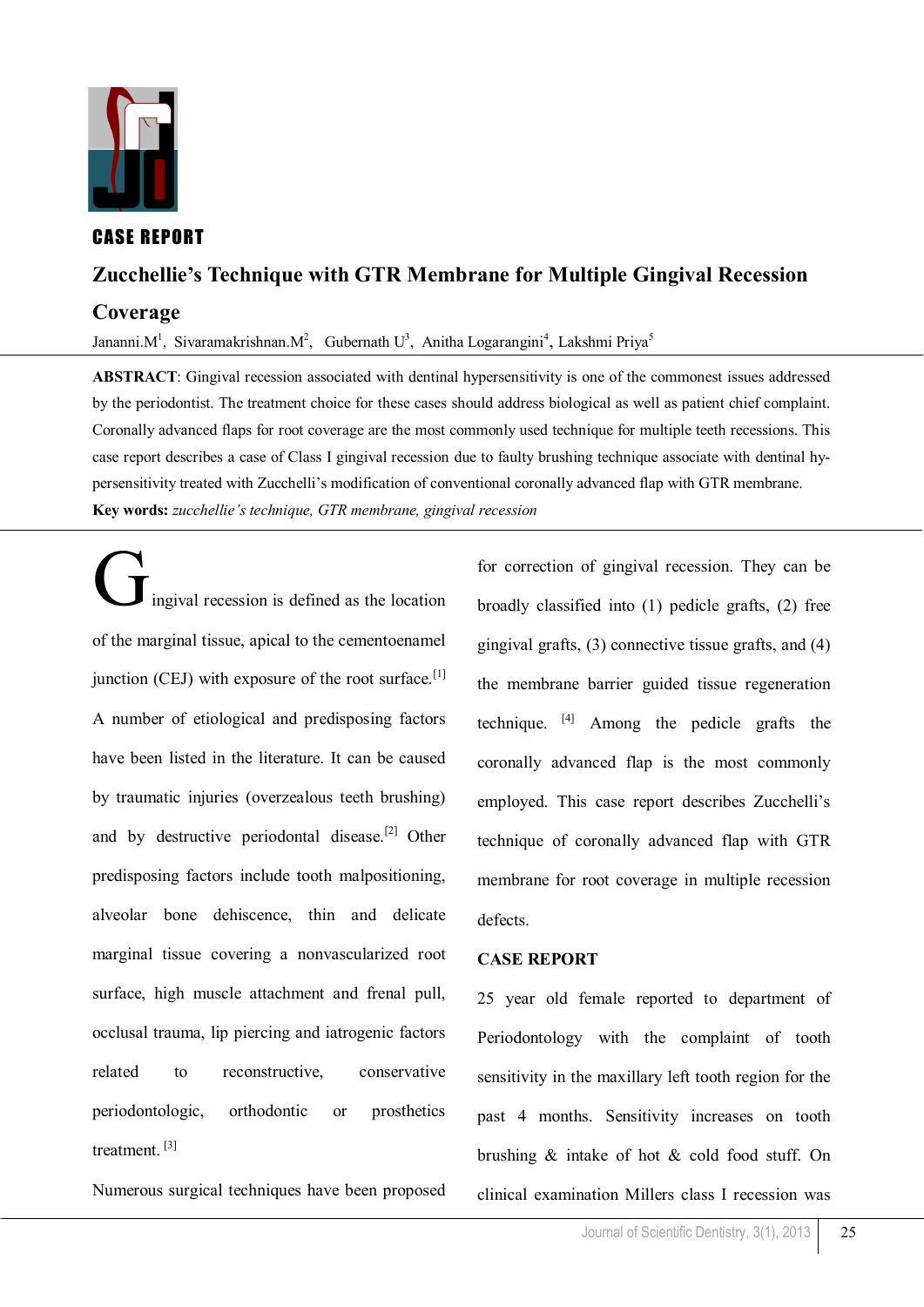### *Zucchellie's Technique for Gingival Recession Coverage Jananni.M et al*

evident on 14, 15, and 16 (Fig. 1). The periodontium was healthy and with no inflammatory signs. The reason for the recession was attributed to faulty vigorous tooth brushing. Scaling and root planing was done and OHI was given. Proper brushing technique was advised and adequate time was given to change the technique. After 2 months root coverage by Zucchelli's coronally advanced flap with GTR membrane was planned. Informed consent was obtained from the patient.

## **SURGICAL PROCEDURE**

Zucchelli's technique: New modification of coronally advanced flap for multiple teeth recession coverage.[5] Clinical features of multiple coronal advanced flap are the absence of vertical releasing incisions, a variable thickness, combining areas of split and full thickness and the coronal repositioning of the flap. Another characteristic feature is the oblique submarginal incisions in the interdental area. Incisions are given obliquely connecting the CEJ of one tooth to the gingival margin of the adjacent tooth.  $[6]$  (Fig. 2)

Disinfection of the surgical site was done with 2% betadine. The procedure was carried out under local anesthesia (Lignocaine HCl with 2 % epinephrine 1 : 200,000). The incision outline was first marked with a sterile indelible pencil. Oblique



**Fig– 1: Pre operative presentation**



**Fig– 2: Schematic representation of oblique incision**



**Fig– 3: Oblique horizontal incisions**



**Fig– 4: Interdental papilla deepithelialized and split - full split thickness flap raised**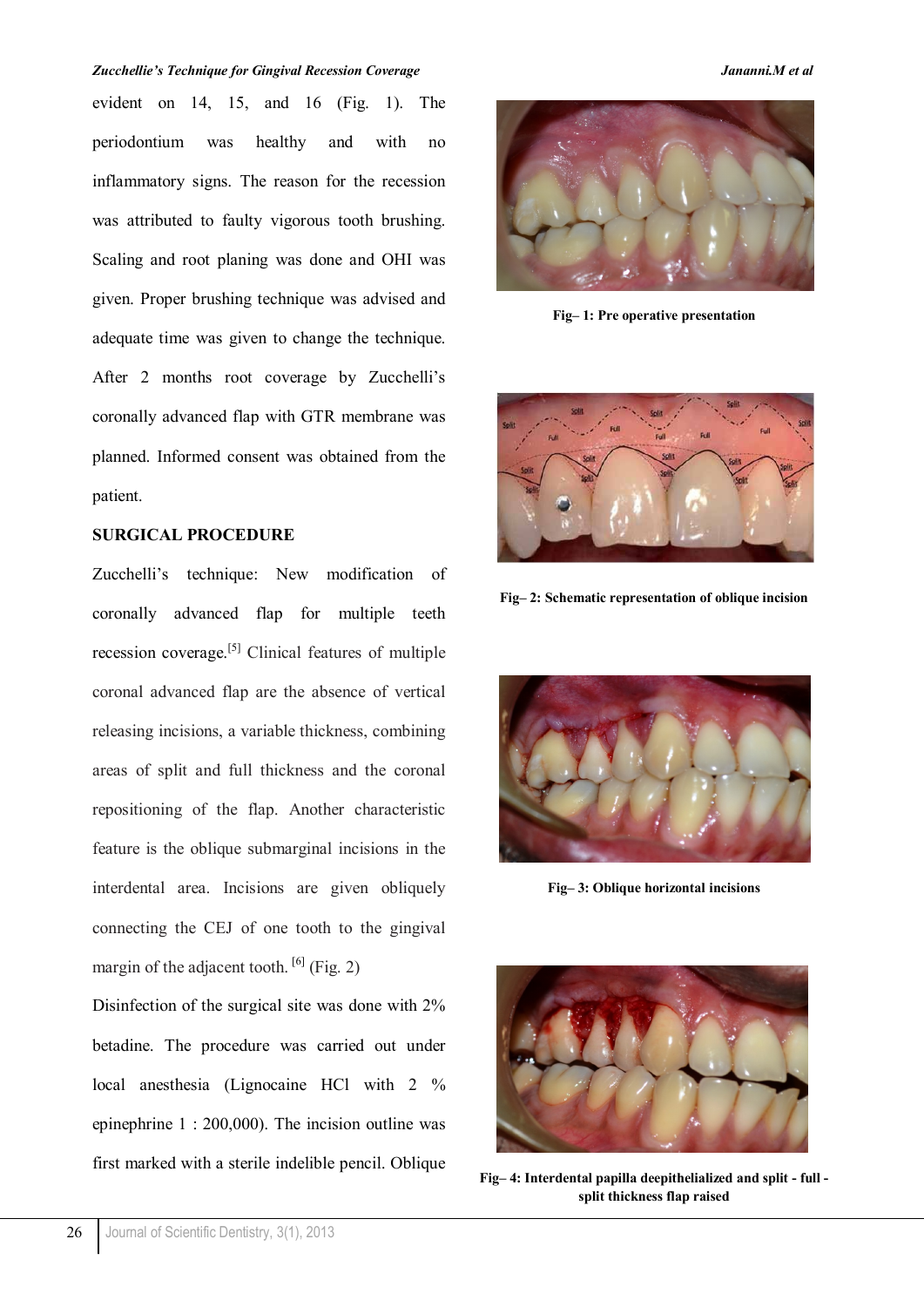### *Zucchellie's Technique for Gingival Recession Coverage Jananni.M et al*



**Fig Fig– 6: One year post operative presentation – 5: Placement of GTR membrane covering the root surface**

horizontal incisions were given connecting the CEJ of one tooth to the gingival margin of the adjacent tooth (Fig. 3). A split thickness flap was reflected till the root exposure and further apically a full thickness flap was raised. Beyond mucogingival junction again a split thickness flap was reflected to ensure adequate coronal displacement. Anatomic interdental papilla was completely deepithelialised to expose the underlying connective tissue and to eliminate the epithelium that might interfere with healing. (Fig. 4)

After flap reflection the root surface was examined for remnant calculus and thorough scaling and root planing was done. Following this a GTR membrane was placed to cover the recession and sutured in place. (Fig. 5) While advancing the flap coronally, surgical papillae were rotated towards the ends of the flap and were displaced on the prepared connective tissue beds of the anatomical papillae. The flap was secured in place with sling sutures. (Fig. 6) This ensured precise adaptation of the flap.



The surgical site was then covered with periodontal dressing (Coe Pac)

## **POST OPERATIVE CARE**

The patient was instructed not to remove the pack or disturb the surgical site in any way till the sutures were removed. Other post operative instructions were given. Patient was advised to take antibiotics (Amoxicillin 500mg tds) for 3 days postoperatively. Use of 0.12% chlorhexidine rinse was also advised. Two weeks post operatively the periodontal dressing and the sutures were removed. Healing was satisfactory and adequate root coverage was obtained. Recall after 6 months reveled stable results and no sensitivity was reported (Fig. 7).

### **DISCUSSION**

The most important factor in the etiology of dentin hypersensitivity is the exposure of root surfaces from gingival recession. [7] Treatment modality includes an attempt to cover the exposed root surfaces. Over the past decades numerous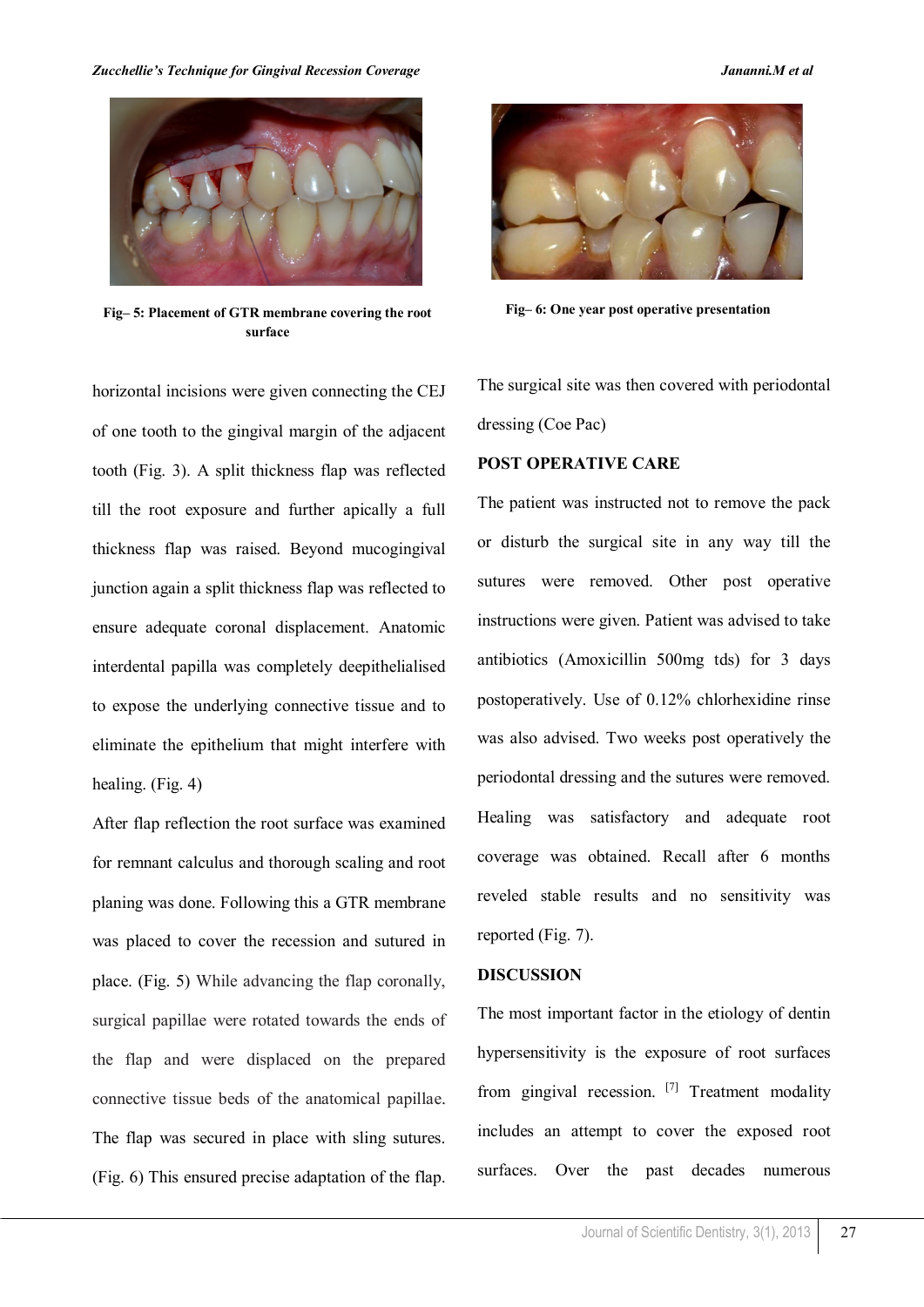periodontal plastic surgery (PPS) procedures have been described in an attempt to cover exposed root surfaces. <sup>[8]</sup> Among these methods the most commonly employed is the 'coronally repositioned flap' introduced by Bruiestein in 1970 and modified by Allen & Miller in 1989.<sup>5</sup> Zucchelli & Sanctis modified this technique further in 2000.<sup>[9]</sup> The case presented here demonstrates Zucchelli's modification of the coronally advanced flap. This new technique has few clinical and biological advantages over the conventional technique.<sup>9</sup> It is an envelope type of flap without vertical releasing incisions and hence the blood supply is not compromised and there are no unaesthetic scars recession.

along incision line. Since it is also a split – full – split thickness flap, it guarantees adequate coronal advancement, good anchorage and ample blood supply to the surgical interdental papillae.

In present study using this flap technique adequate root coverage with stable results for over 12 months was achieved. No scar formation was observed and the color match of the tissue was excellent. The chief complaint of hypersensitivity was also resolved completely following the surgery.

## **CONCLUSION**

This new approach to the coronally advanced technique is very effective for treatment of multiple gingival recessions. Good stable results were observed in terms of root coverage, increased thickness of attached gingiva and resolution of dentinal hypersensitivity associated with gingival

### **REFERENCES**

- 1. Wennström JL: Mucogingival therapy. Annals Periodontology, 1996;1: 671-701.
- 2. Joshipura KJ, Kent RL, DePaola PF: Gingival recession: intraoral distribution and associated factors. Journal of Periodontology, 1994; 65:864-871.
- 3. Wennstrom JL, Pini Prato GP: Mucogingival therapyperiodontal plastic surgery. In: Clinical Periodontology and implant dentistry. J Lindhe, N P Lang, T Karring, Eds; 4th Edn.; Blackwell Publication, Munksgaard, 2003; pp576-649.
- 4. M. Goldstein, L. Brayer and Z. Schwartz. A Critical Evaluation of Methods for Root Coverage. Critical Reviews in Oral Biology & Medicine, 1996. 7(1): 87 -98.
- 5. Allen EP, Miller PD. Coronal positioning of existing gingiva: Short term results in the treatment of shallow marginal tissue recession. J *Periodontol 1989;*  60:316 – 319.
- 6. Baldini. N, Zucchelli. G, Sanctis M. A novel surgical technique for soft tissue management in aesthetic areas of the mouth at implant placement - A case report. Journal de Parodontologie & d'Implantologie